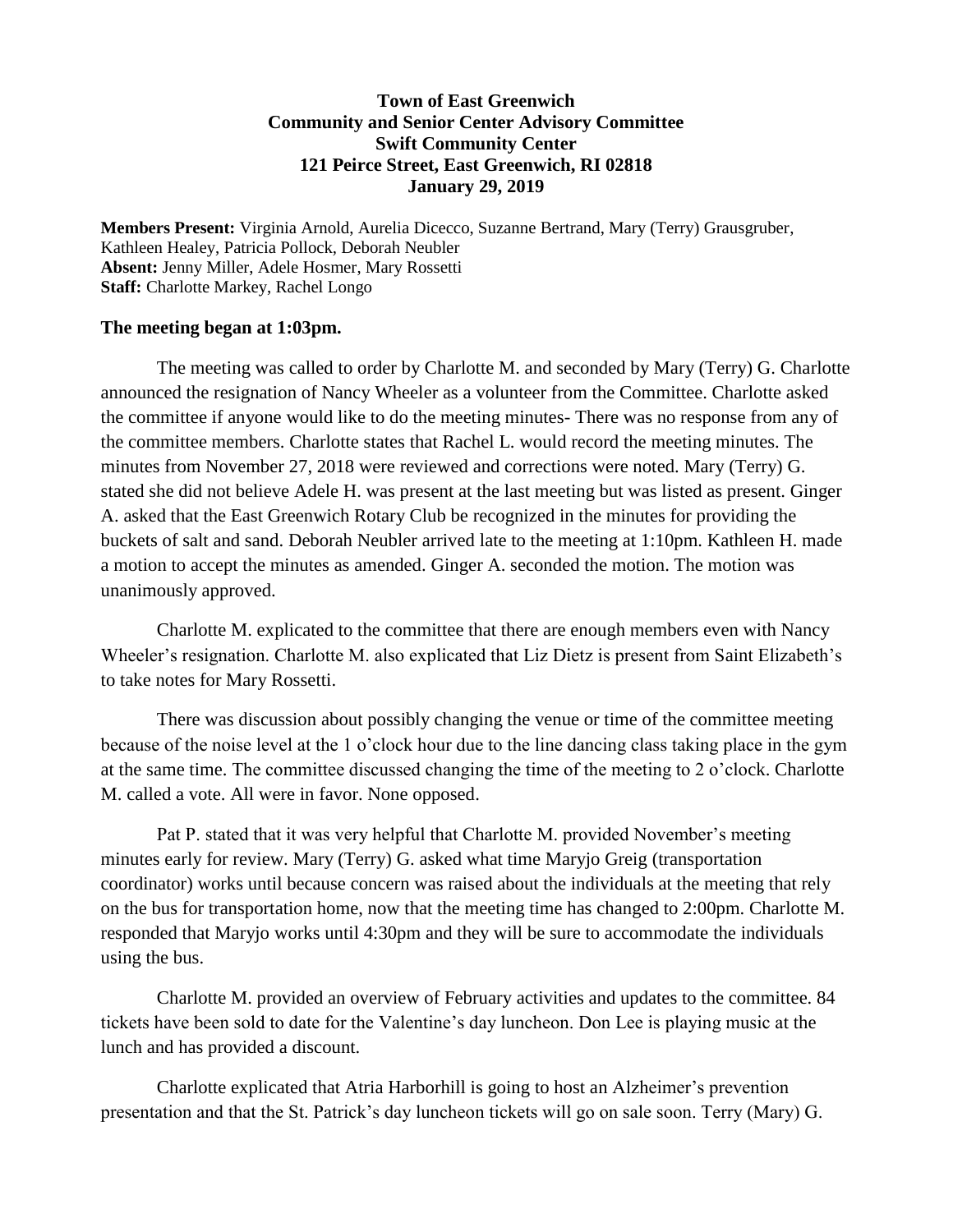suggested using Sue McCloud as the entertainer. Charlotte stated that she will follow up on that suggestion and reach out to Sue. Ginger A. stated that there should be a designated table for town council members to sit and eat and suggested Charlotte send the town council invitations to luncheons. Charlotte M. responded that she does invite the town council members to all past luncheons and will continue to do so. Charlotte M. explained that the council has shown interest in socializing and mingling with the seniors versus remaining seated at a table for the entirety of a luncheon.

Charlotte M. provided further updates to the committee on senior center activities such as the upcoming AARP tax sessions running from 2/6/19 through 4/10/19 that are free to seniors. Deborah N. stated she has neighbors that utilized the service last year and were extremely satisfied.

Rachel L. provided the committee with a human services update. Rachel L. will be holding a senior telephone scams seminar on 2/6/19 at 11:00am in the conference room. Rachel L. plans to host a session with the Tax Assessor's office to enable seniors to sign up for tax exemptions with the town. The date and time is TBD but it will be scheduled for early March. Charlotte M. mentioned that the department managers will all have booths at the upcoming health fair sponsored in part by the EG Opioid Taskforce in March as well. There will be bus transportation for seniors from 4-6pm.

Charlotte M. provided an update about senior center membership and that there will be a designated renewal month of March each year for everyone. Charlotte stated that she has included this in the newsletter for several months to inform all current members and has told everyone who has come in to renew membership this in year about the universal renewal month coming March of 2019.

Charlotte M. informed the committee that there will be a special bus trip to the RISD museum on March  $22<sup>nd</sup>$ . Kathy H. stated that she appreciates Charlotte M.'s efforts to plan special trips given the recent transitions.

Charlotte M. provided the committee with updates from Cathy Bradley, the Director of Community Services and Parks.

The committee discussed the possibility of purchasing a new BINGO machine for the center. Preliminary estimates from IT have indicated the new machine may cost up to fifteen thousand dollars. Kathy H. and Virginia A. would like to see the money more spread out and not used only for a new BINGO machine. Kathy H. and Virginia A. suggested spending the funds on an education series for senior enrichment type programs instead of just one single item for the center.

Charlotte M. provided an update about the pool table. Charlotte M. explained that a moving company that specializes in pool tables was consulted and determined that it would be risky to disassemble and move the 3 pieces of slate that makes up the tabletop, but offered to attempt to move the table at a cost of \$375. Pat P. asked why the moving company cannot use straps to support the table top to hold it in place. Both Terry (Mary) G. and Charlotte responded that there is a ridgeline in the tabletop that prevents this. Charlotte M. also explicated that the legs are hammered